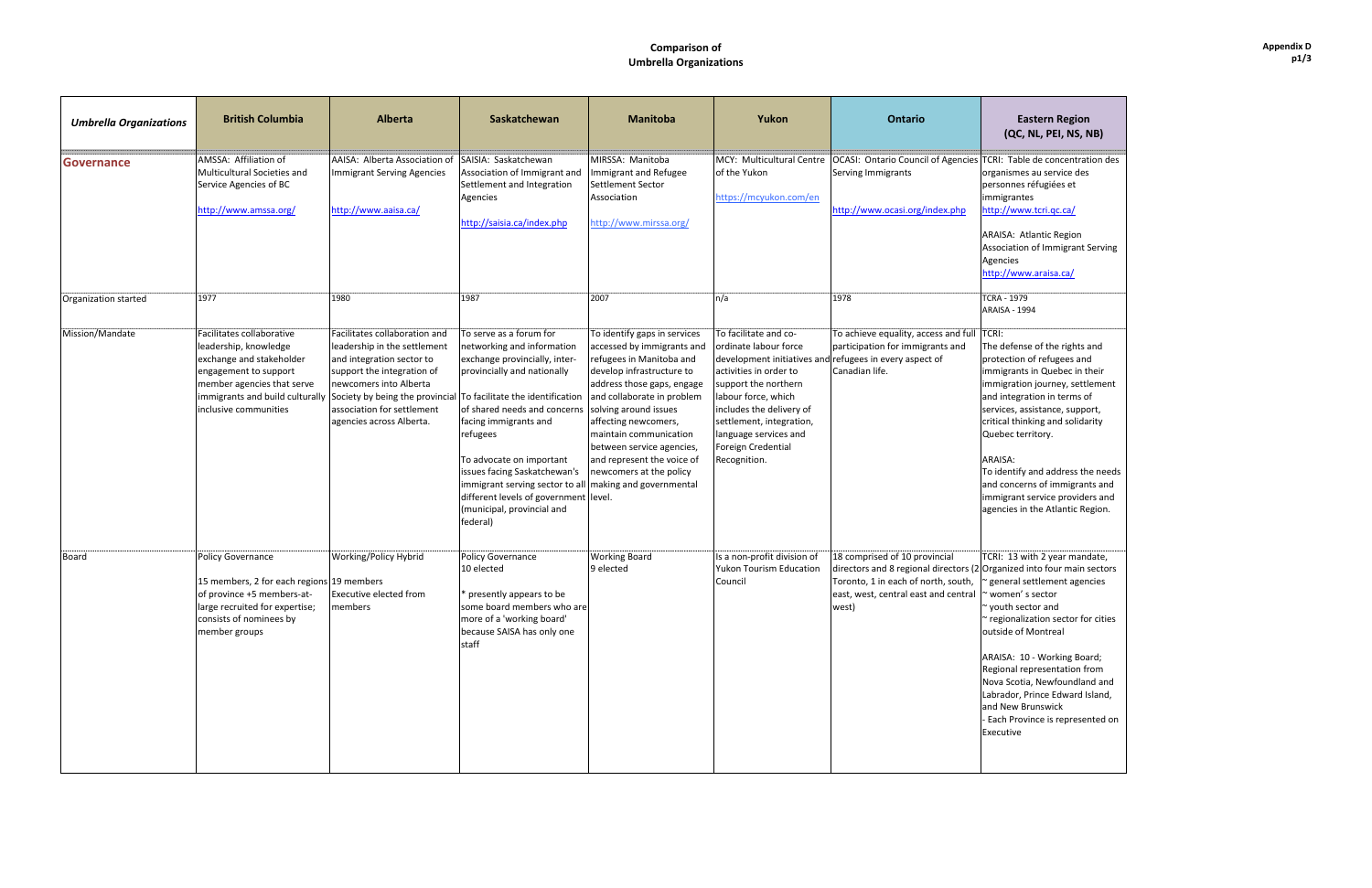| <b>Eastern Region</b><br>(QC, NL, PEI, NS, NB)                                                             |  |  |  |  |  |  |
|------------------------------------------------------------------------------------------------------------|--|--|--|--|--|--|
|                                                                                                            |  |  |  |  |  |  |
| TCRI: 139<br>ARAISA: 10<br>TCRI: n/a                                                                       |  |  |  |  |  |  |
| ARAISA: Membership is open to<br>anyone who provides settlement<br>services in the Atlantic                |  |  |  |  |  |  |
|                                                                                                            |  |  |  |  |  |  |
|                                                                                                            |  |  |  |  |  |  |
|                                                                                                            |  |  |  |  |  |  |
|                                                                                                            |  |  |  |  |  |  |
|                                                                                                            |  |  |  |  |  |  |
| TCRI: n/a                                                                                                  |  |  |  |  |  |  |
| ARAISA: for those who have a<br>broader mandate and do not<br>provide settlement service but are<br>allies |  |  |  |  |  |  |
|                                                                                                            |  |  |  |  |  |  |
|                                                                                                            |  |  |  |  |  |  |
|                                                                                                            |  |  |  |  |  |  |
|                                                                                                            |  |  |  |  |  |  |
|                                                                                                            |  |  |  |  |  |  |

## **Comparison of Umbrella Organizations**

| <b>Umbrella Organizations</b>             | <b>British Columbia</b>                                                                                                                                                                                                | <b>Alberta</b>                                                                                                                                                                | Saskatchewan                                                                                                                                                                                                                                                                                          | <b>Manitoba</b>                                                                                                                                                                                              | Yukon | <b>Ontario</b>                                                                                                                                                                                                                                                                                                                                                                                                                                                                                                                                                                                                                                                                                                                                                                                                                                                      | <b>Eastern Region</b><br>(QC, NL, PEI, NS, NE                                                                  |
|-------------------------------------------|------------------------------------------------------------------------------------------------------------------------------------------------------------------------------------------------------------------------|-------------------------------------------------------------------------------------------------------------------------------------------------------------------------------|-------------------------------------------------------------------------------------------------------------------------------------------------------------------------------------------------------------------------------------------------------------------------------------------------------|--------------------------------------------------------------------------------------------------------------------------------------------------------------------------------------------------------------|-------|---------------------------------------------------------------------------------------------------------------------------------------------------------------------------------------------------------------------------------------------------------------------------------------------------------------------------------------------------------------------------------------------------------------------------------------------------------------------------------------------------------------------------------------------------------------------------------------------------------------------------------------------------------------------------------------------------------------------------------------------------------------------------------------------------------------------------------------------------------------------|----------------------------------------------------------------------------------------------------------------|
| <b>Membership</b><br>Number of Members    | $41 - 33$                                                                                                                                                                                                              | $19 - 0$                                                                                                                                                                      | $9 - 3$                                                                                                                                                                                                                                                                                               | $37 - 1$                                                                                                                                                                                                     | n/a   | $233 - assoc n/a$                                                                                                                                                                                                                                                                                                                                                                                                                                                                                                                                                                                                                                                                                                                                                                                                                                                   | <b>TCRI: 139</b>                                                                                               |
| (full - associate)<br><b>Full Members</b> | primary mandate to work with<br>newcomers, can nominate and primary mandate of the<br>vote<br>fees up to \$500 on a sliding<br>scale                                                                                   | incorporated non-profits with<br>organization/branch being<br>settlement and integration<br>services to immigrants and<br>refugees and providing two or<br>more such services | incorporated, have the<br>primary mandate of providing organization that provides<br>services that foster the<br>settlement, adaptation and<br>integration of immigrants and<br>refugees, and provide at least<br>two settlement or integration<br>services                                           | any not-for-profit<br>direct settlement services to<br>immigrants and refugees in<br>Manitoba and supports the<br>statement of purpose                                                                       | n/a   | non-profit, community based<br>organizations incorporated in<br>Ontario for at least 1 year. Excludes ARAISA: Membership is ope<br>municipalities, universities, schools, anyone who provides settle<br>hospitals and organizations whose<br>primary function is the<br>enforcement of laws (i.e. Children's<br>Aid Services, Police)<br>O Must have an elected Board of<br>Directors or is guided by a decision-<br>making structure which is elected or<br>endorsed by its membership<br>o Willing to endorse and actively<br>demonstrate commitment to OCASI's<br>mission and principles<br>o Must undertake one of the following:<br>social service delivery, public education or<br>social planning<br>o Involve immigrants and/or refugees in<br>decision making. (e.g. Board of Directors,<br>Board Committees, Senior Management<br>or Advisory Committees) | ARAISA: 10<br>TCRI: n/a<br>services in the Atlantic                                                            |
| <b>Associate Members</b>                  | multi-service and cannot<br>nominate or vote<br>fee \$75                                                                                                                                                               | n/a                                                                                                                                                                           | non-governmental,<br>incorporated and offer<br>services to support<br>newcomers coming to<br>Saskatchewan; can make a<br>motion, non-voting                                                                                                                                                           | non-voting, non-nominating<br>and cannot run for office;<br>open to "for-profit"<br>organizations providing direct<br>settlement services at no cost<br>to clients, and is at the<br>discretion of the board | n/a   | organization incorporated in<br>Ontario or federally for at least one<br>year, endorse and actively support<br>OCASI's mission and principles,<br>undertake one of the following in<br>the interest of immigrants and<br>refugees: social service delivery,<br>public                                                                                                                                                                                                                                                                                                                                                                                                                                                                                                                                                                                               | TCRI: n/a<br>ARAISA: for those who have<br>broader mandate and do no<br>provide settlement service b<br>allies |
| Membership notes                          | At this point, associate<br>members must be at least 1<br>fewer in total numbers than full Southern AB alone<br>members, however this is<br>under review - expressed need<br>to be more open in order to get<br>buy-in | Around 40 agencies/90<br>agreements by CIC in                                                                                                                                 | Proposing to add 2 categories:<br>1) honorary - any nonprofit or<br>for profit that provides some<br>services to newcomers,<br>supports SAISA, abide by<br>constitution and commited to<br>collaborative partnership<br>2) Friends - can only attend<br>AGM, conferences and devote<br>some resources |                                                                                                                                                                                                              | n/a   |                                                                                                                                                                                                                                                                                                                                                                                                                                                                                                                                                                                                                                                                                                                                                                                                                                                                     |                                                                                                                |